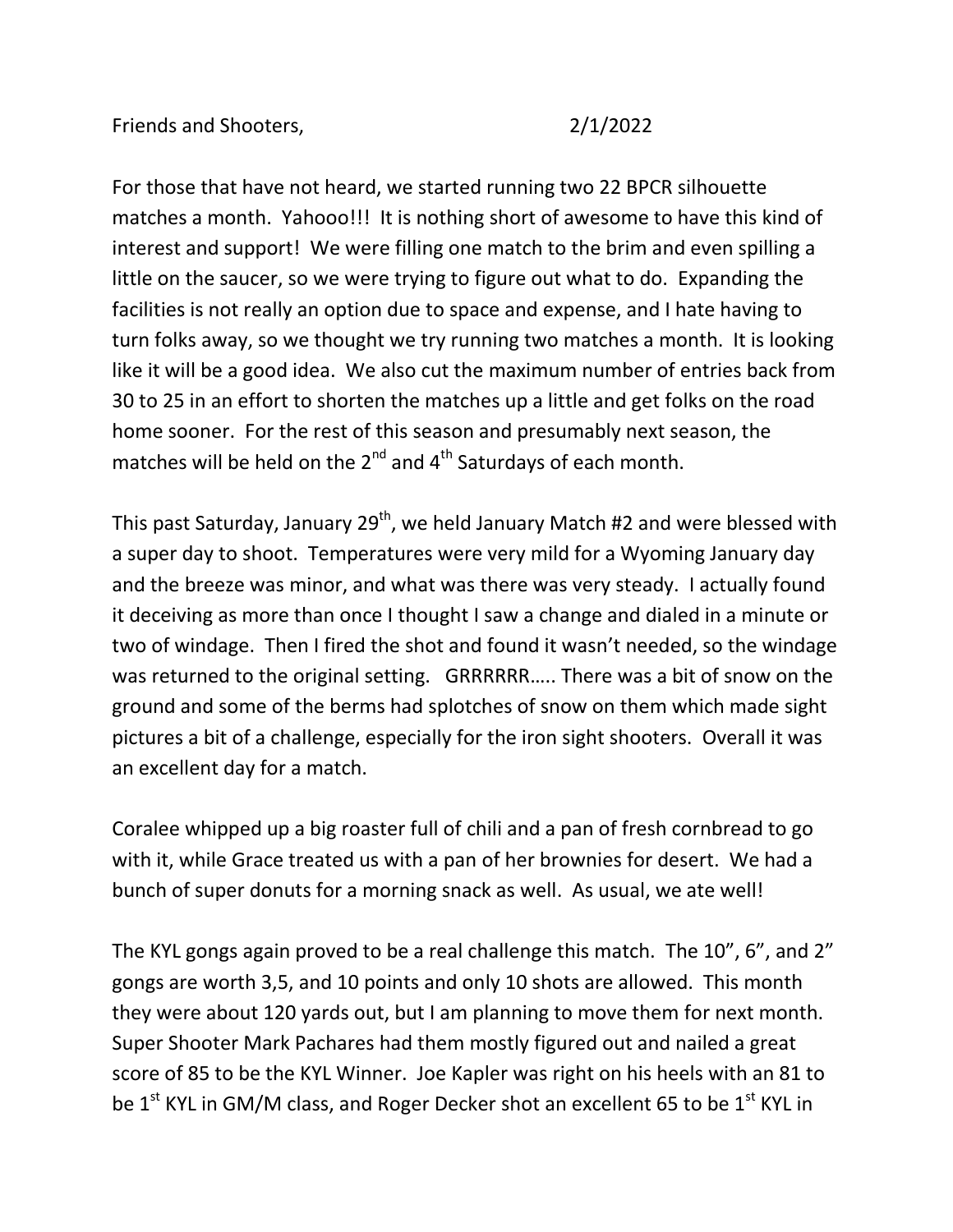AAA/AA/A class. Great shooting fellas! Wyoming Sight Drifter and SPG Sales have teamed up and are offering a crisp 100 dollar bill to the first shooter to shoot a perfect 100. They were a little nervous this month, but managed to get through it and still have their money! We'll see if we can get 'em next month.

Ed Himelhoch shot a very good 29 to be  $1<sup>st</sup>$  in our AAA/AA/A class this month, and we had a couple of 33's in Master Class. Dan Womer and Michael Jackson both cleaned the prone and smacked 3 chickens for a full out tie! Michael declined to shoot the shoot off and gave the  $1<sup>st</sup>$  place to Dan Womer. Good shooting! On top of Michael and Dan taking home coveted Smithmoor Clean Prone pins, Dick Hennebry also cleaned the prones this month. The big news is it was for the 13<sup>th</sup> time! Wow! Dick is our reining Clean Prone King with several more than 2<sup>nd</sup> place. That is super shooting Dick!

Grand Master class also had a tie with a couple of 33's. Jack Odor and I both shot decent on the chickens and dropped more lay downs than we should have. Jack also forfeited the shootoff and left me with  $1<sup>st</sup>$  place. No matter how hard I tried, I couldn't goad him into it.....I'm going to have to rethink my tactics there.... Steve Anderson was our overall Match Winner this match with a 35 and to say he was pleased would be an understatement. It is always fun to see people do well and be so happy about it. Great Shooting Steve!

We've got lots of stuff lined up for February! On the  $5<sup>th</sup>$ , Michael Rix hopes to hold his big bore silhouette match at Golden Gun club in Watkins. That's my home away from Smithmoor and is always a fun match. Hopefully the weather is good and we can have it. We will have our regular 22 BPCR silhouette matches on the  $12^{th}$  and  $26^{th}$  this month, and we are holding our Winter 22 Target Rifle Championship again this year on the  $18<sup>th</sup>$ ,  $19<sup>th</sup>$ , and  $20<sup>th</sup>$ . We still have some room left in it and would love to have you come shoot if you are interested. Let me know ASAP.

Hope to see you all soon, Cody